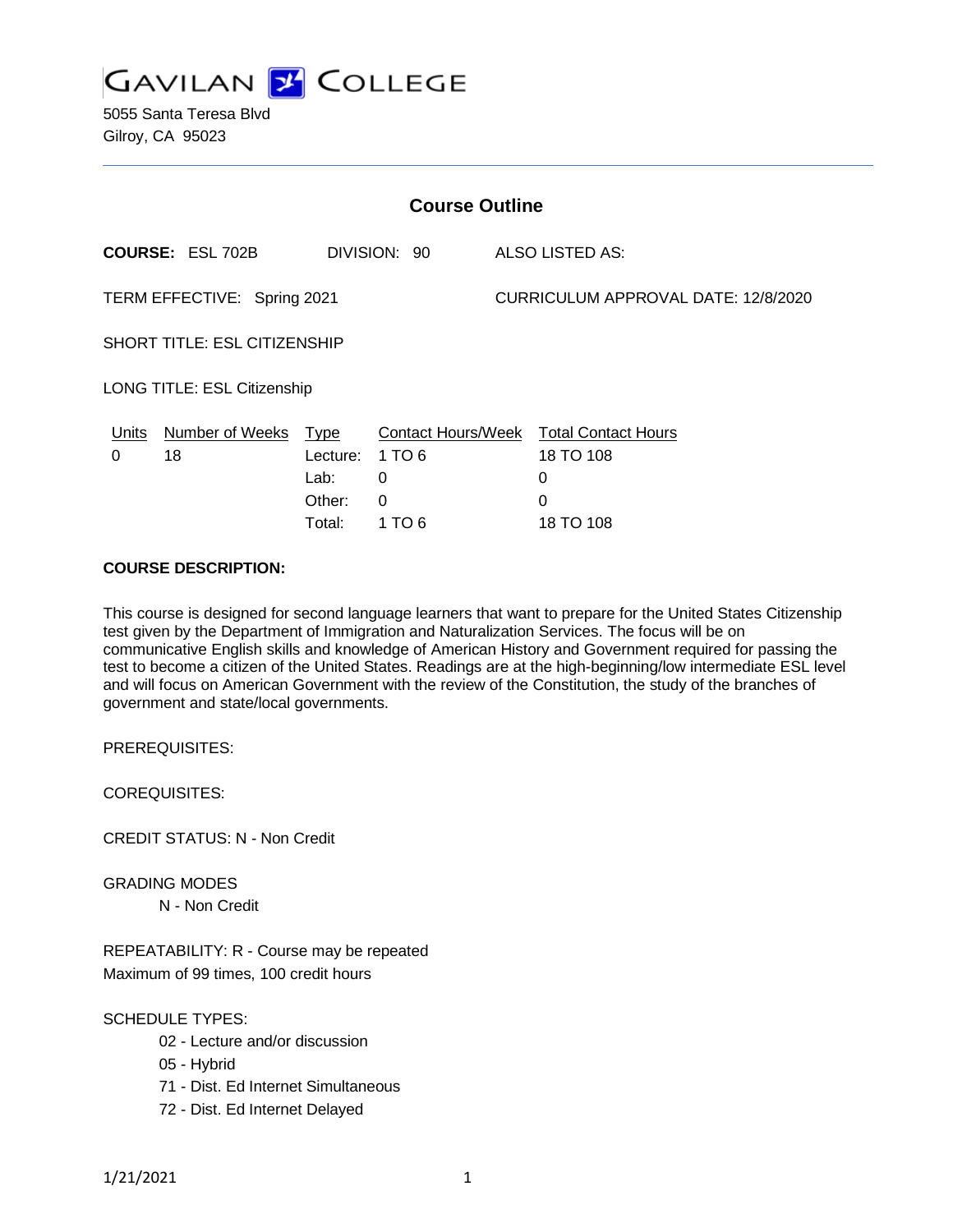## **STUDENT LEARNING OUTCOMES:**

1. The students will prepare for written and oral responses to the "100 Questions" on the United States Citizenship Exam and INS Interview by completing practice tests and oral responses with appropriate.

Measure: Practice tests and oral responses

 $PIO$ 

ILO: 2,7,1

GE-LO:

Year assessed or anticipated year of assessment: 2018

2. The students will recognize, explain and identify significant aspects of U.S. History and American Government to pass the history, government and English tests required of applicants for naturalization.

Measure: Practice tests and oral responses

PLO:

ILO: 1,2,6,7

GE-LO:

Year assessed or anticipated year of assessment: 2018

## **CONTENT, STUDENT PERFORMANCE OBJECTIVES, OUT-OF-CLASS ASSIGNMENTS**

Curriculum Approval Date: 12/8/2020

## **DE MODIFICATION ONLY**

3-18 Hours

The students will read about, discuss, and write about the Executive Branch of Government.

In Class Activities: 1) The students will read and review the Constitution and other Historical Facts. 2) The students will define and use the following vocabulary words taken from the readings: Political parties, National Conventions, Electorate, Cabinet, Democrats and Republicans and other words to know. 3) The students will read the specific content on the Executive Branch of Government. 4) The students will complete the written T/F, completion and short answer oral worksheets. 5) The students will practice asking and responding to potential questions from the "100 Questions" on the U. S. History and Government Test that pertain to the Executive Branch. 6) The students will fill out the N-400 Application (Review of Parts 10 B, 8-12) which identifies explanation questions on registering to vote, lawful permanent residency, filing of tax returns and titles of nobility in any foreign country and answering them honestly. 8) The students with a partner will orally practice the INS Interview Script.

Student Performance Objectives: Students will practice correct use of the following grammar from the readings, "Can, should, had better, must, and have to." Students will answer the history and government questions by responding correctly and accurately on written and oral quizzes and tests.

## 3-18 Hours

The students will read about, discuss, and write on the Legislative Branch of Government.

In Class Activities: 1) The students will define and use the following vocabulary words taken from the readings: amend, committee, debate, legislation, majority, minority, pass, two-thirds, veto and other words to know. 2) The students will read the specific content on the Legislative Branch of Government. 3) The students will complete the written T/F, completion and short answer oral worksheets. 4) The students will practice asking and responding to questions taken from the potential "100 Questions" on the U. S. History and Government Test that pertains to the Legislative Branch of Government. 5) The students will listen to a lecture reviewing "How a Bill Becomes a Law." 6) The students will fill out the N-400 Application (Part 10 D, Sections 15-24) which identifies "Good Moral Character" and gives explanations of how to respond honestly to the questions. 7) The students with a partner will orally practice the INS Interview Script.

Student Performance Objectives: Students will use and practice "articles" in their written and oral communication. Students will answer the government questions by responding correctly and accurately on the written and oral quizzes and tests.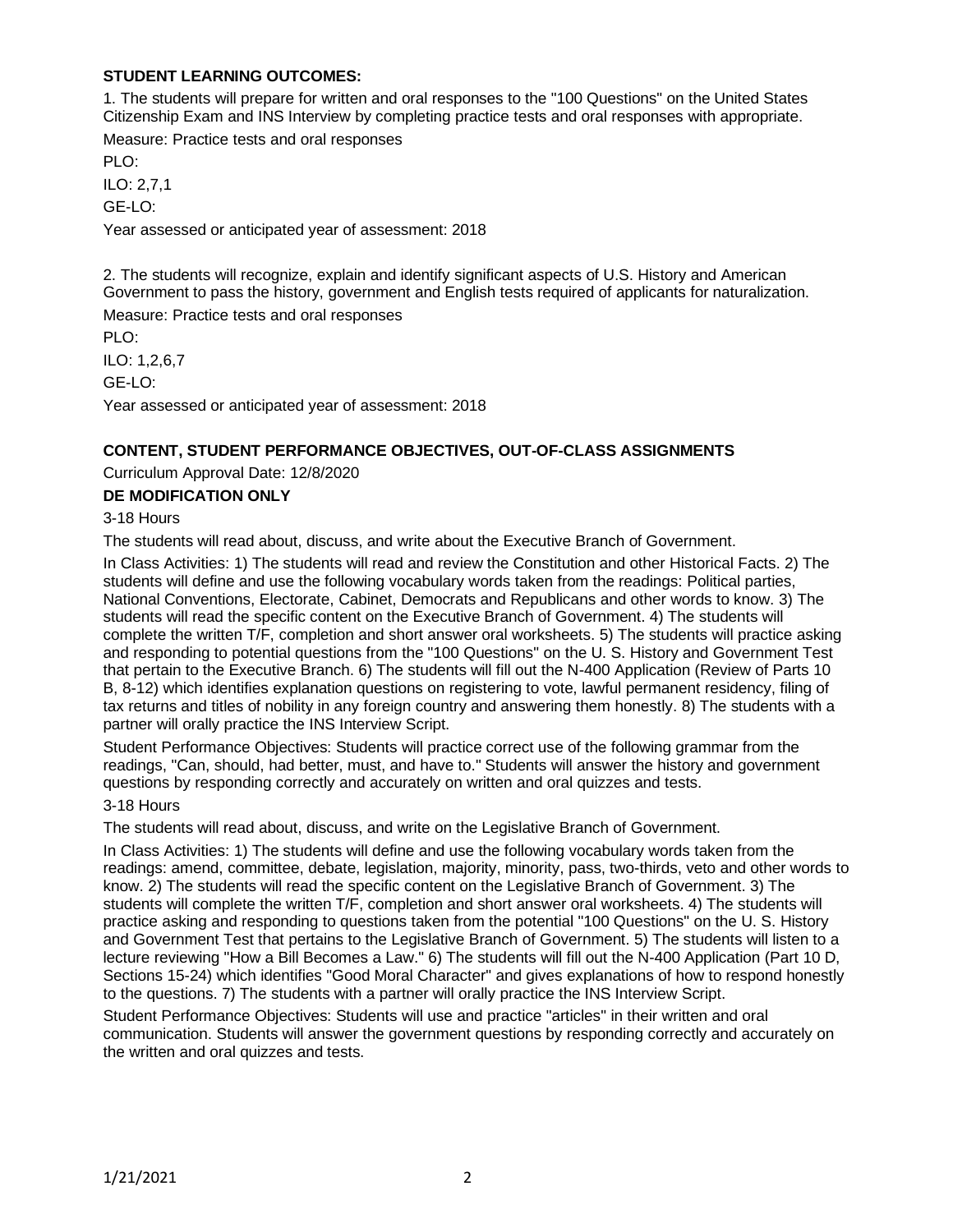## 3-18 Hours

The students will read about, discuss, and write about the Judicial Branch of Government.

In Class Activities: 1) The students will define and use the following vocabulary words taken from the readings: Appealed, case, guilty, hear, interprets, punishable by, rights, ruled system and other words to know. 3) Students will read the specific content on the Judicial Branch of Government. 4) The students will complete the worksheets with T/F, completion and short answer oral activates. 5) The students will practice asking and responding to questions taken from the "100 Questions" on the U. S. History and Government Test that pertain to the Judicial Branch. 6) The students will recognize and recall the significance of the following court cases: Gideon v. Wainwright and Miranda v. Arizona. 7) The students will fill out the N-400 Application ( Parts 10E, F, & G) that identifies removal, expulsion, deportation and military service in the U. S. 8) The students with a partner will orally practice the INS Interview Script.

Student Performance Objectives: Students will use and practice "articles" in written and oral communication. Students will show competency by passing the written and oral tests and quizzes.

#### 3-18 Hours

The students will read about, discuss, and write about State and Local Government.

In Class Activities: 1) The students will define and use the following vocabulary words taken from the readings: Collect, contradict, issues, maintain, National Guard, organize, propose, officials, records, and other words to know. 2) The students will read the specific content on State and Local Government. 3) The students will complete the worksheets with T/F, completion, short answer oral and dictation activities. 4) The students will practice asking and responding to the potential "100 Questions" on the U. S. History and Government Test that pertain to State and Local Government. 5) The students will answer questions and review the U. S. History and Government facts that pertain to State and Local Government. 6) The students will practice the "future tense" in written and oral communication. 7) The students will fill out the N-400 Form Application (Parts 10 H, 11 &12) which identifies the Oath of Allegiance for study. 8) The students with a partner will orally practice the INS Interview Script.

Student Performance Objectives: Students will use and practice the "future tense" in their written and oral communication. Students will provide the correct answers/responses pertaining to the history and government questions regarding state and local government on their written and oral worksheets.

#### 3-18 Hours

The students will read about, discuss, and write about "Making Your Voice Heard, " the importance of voting and community involvement and service.

In Class Activities: 1) The students will define and use the following vocabulary words taken from the readings: Ballot, circulate, endorse, neighborhood, organize, participation, petition, protest, register, specialinterest groups and other words to know. 2) Students will read the specific content on the importance of voting and community involvement through other means: Letter writing, protesting, sign petitions and working on election campaigns. 3) The students will complete worksheets with T/F, completion, short answer and dictation activities. 4) The students will practice asking and responding to the potential "100 Questions" on the U. S. History and Government Test pertaining to voting and community involvement. 5) The students will complete the review exercise and answer questions with a partner on the Official Ballot for a General Election. 5) The students will answer U. S. Government facts that pertain to "Making Your Voice Heard." 6) The students with a partner will orally practice the INS Interview Script.

Student Performance Objectives: Students will practice the steps in the Swearing-In- Ceremony: What to do before, during and after the ceremony. Students will identify strategies to use in community involvement and the importance of the right to vote.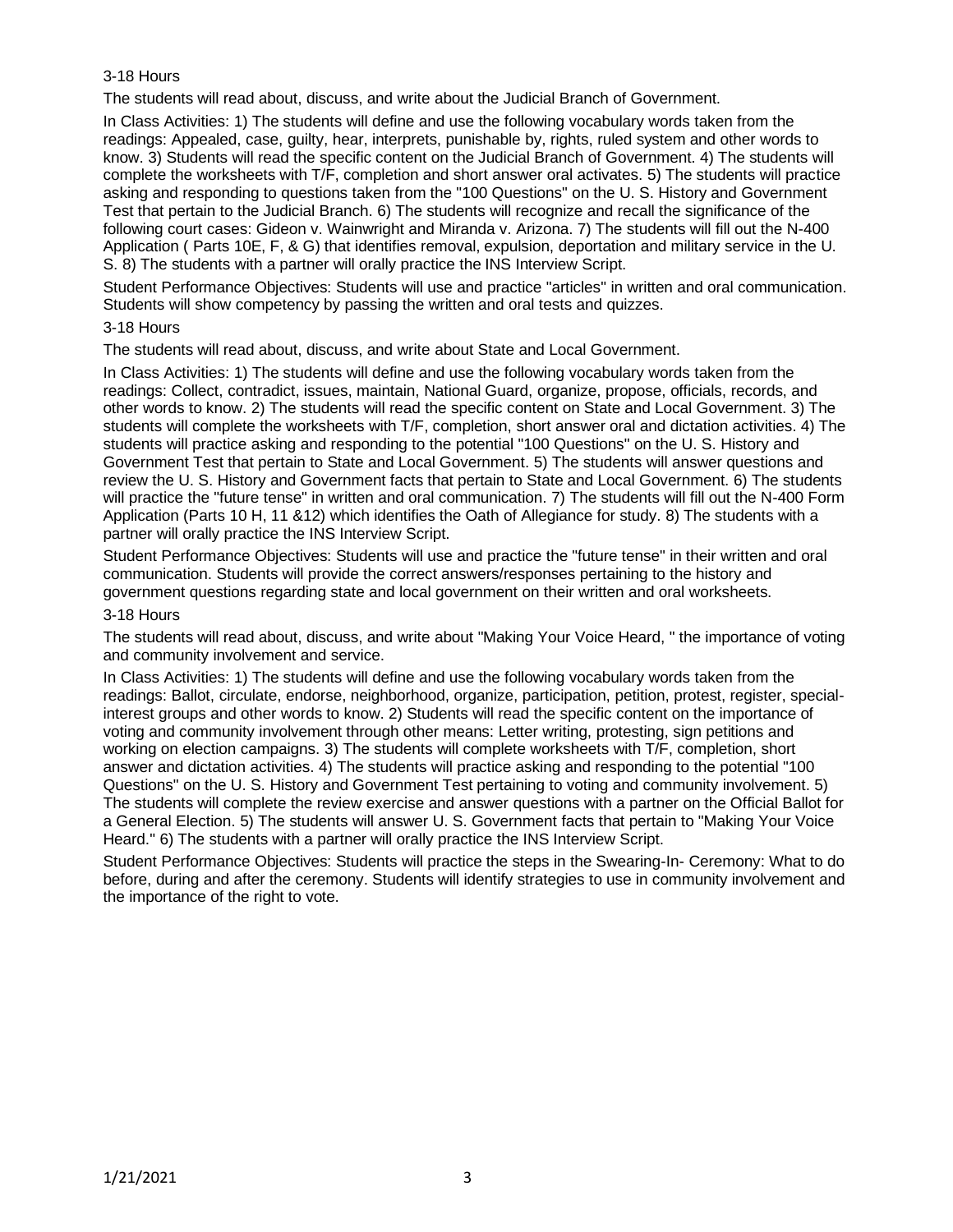## 3-18 Hours

The students will be given a complete and thorough review of all the activities presented on United States History and Government.

In Class Activities: 1) Students will draw the U. S. Flag and list what the colors, stars and stripes represent. 2) Students will be presented with a Map of United States and asked to identify by marking and labeling the 13 original states, the 49th and 50th states, the capital of the U.S., California and its capital, and their town or city of residence. 2) Students will identify from photographs and slogans important U. S. events and famous historical figures. 3) The students will match important events with specific dates. 4) The students will distinguish between government services and know the difference between federal and state/local responsibilities. 5) A sample of the INS List of "100 Questions" is reviewed with the students. 6) The complete INS Interview will be role-played with the students. 7) A legal overview of the Naturalization Process will be presented to the students. 8) Students will practice filling out the entire N-400 Application for Naturalization. The students will recall the explanations that were presented to complete the application honestly and accurately. 9) A sample of the Resident Alien Card and how to read it will be reviewed. 10) A sample Naturalization Certificate will be reviewed. 11) Students will recall the words to the Star-Spangled Banner.

Student Performance Objectives: Students will show competency by passing the INS Practice Exam and proficiency in oral responses by passing the Practice INS Interview. Students will demonstrate understanding of the legal ramifications of the Naturalization Process. The students will recognize that the Naturalization Process includes the nine requirements: Lawful permanent residence, age, residence, physical presence, continuity of residence/abandonment of residence, know basic English, language, U.S. History and Government, good moral character, belief in principle of U. S. and Oath of Allegiance. In addition, students will recognize other important issues regarding eligibility for citizenship: Bars to naturalization, permanent ineligibility to citizenship, selective service registration, and denial of application for naturalization.

## **METHODS OF INSTRUCTION:**

High-Beginning/Low Intermediate readings are preceded by questions and visuals that set the stage for the topics. Each reading is followed by questions and writing exercises that strengthen grammar and language skills.

# **METHODS OF EVALUATION:**

Category 1 - The types of writing assignments required:

Percent range of total grade: 5 % to 10 %

Other: Fill out N-400 application form

If this is a degree applicable course, but substantial writing assignments are not appropriate, indicate reason:

Category 2 - The problem-solving assignments required:

Percent range of total grade: % to %

Category 3 ? The types of skill demonstrations required:

Percent range of total grade: % to %

Category 4 - The types of objective examinations used in the course:

Percent range of total grade: 90 % to 95 %

Multiple Choice

True/False

Matching Item

**Completion**